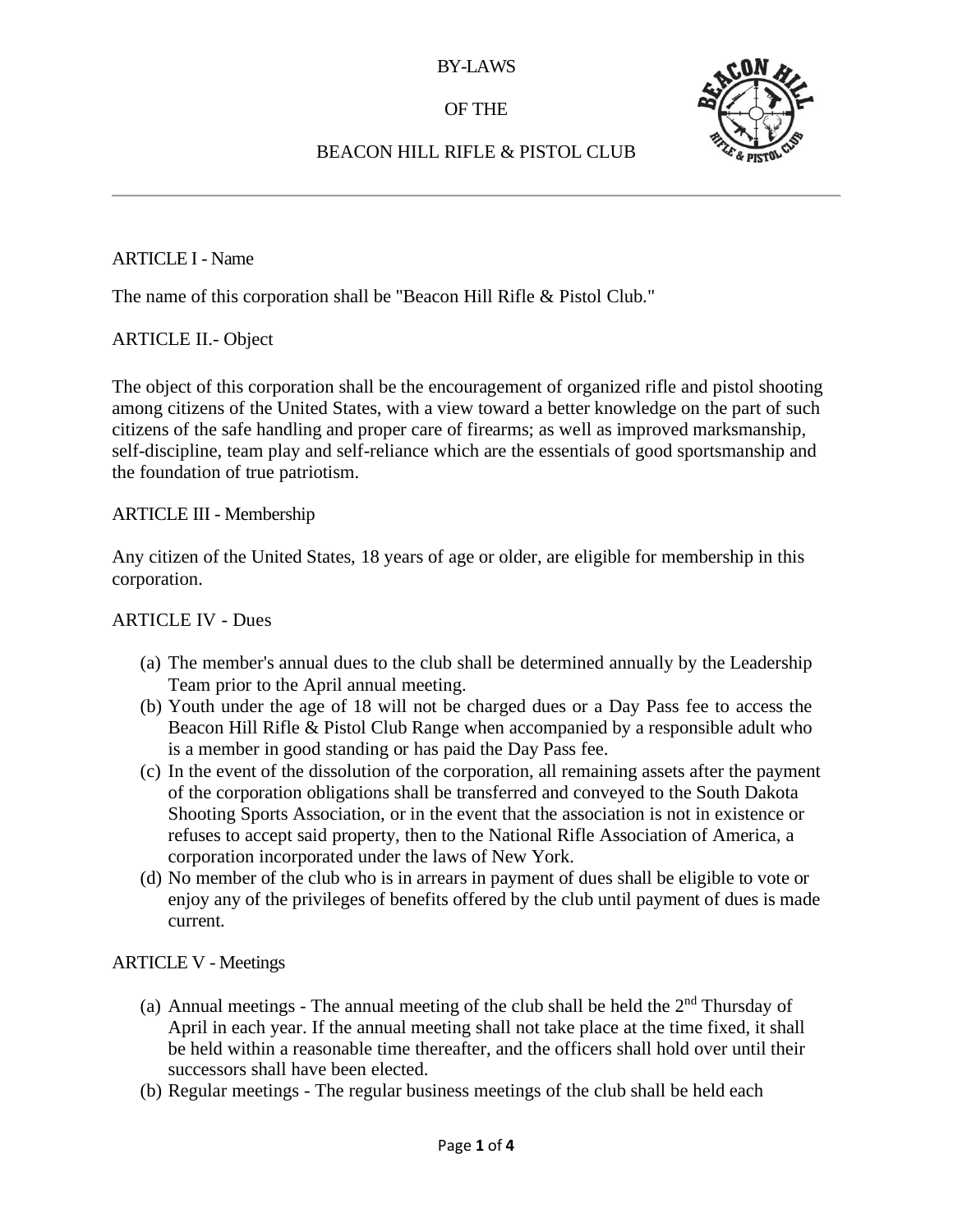# OF THE



# BEACON HILL RIFLE & PISTOL CLUB

month, at a time and place as may be fixed by the Leadership Team.

- (c) Special meetings A special meeting of the club may be held at any time upon call of the President of the club, or upon call of the Leadership Team of the club, or upon demand in writing and stating the object of the proposed meeting and signed by not less than 20% of voting members. Notice of the time, place and object of any special meetings shall be given all officers and the members in good standing in writing not less than 7 days prior to date fixed for the holding of the meeting. The place of such meeting shall be fixed by the Leadership Team of the club.
- (d) Quorum A simple majority of the members in attendance at any regularly called meeting shall constitute a quorum of the club.

#### ARTICLE VI – Leadership Team

- (a) The Leadership Team of this club shall consist of four (4) Club Officers (President, Vice President, Secretary**,** Treasurer), and five (5) Directors. They shall be elected by a majority vote by of the members in good standing being present at the Annual meeting of the club. Club Officers shall hold office for one year, or until their successors are elected. The term for Directors shall last for three years and shall be staggered at one-year intervals to provide continuity.
- (b) The Directors and Club Officers shall be held responsible for the general supervision and control of all activities of the club.
- (c) Meetings of the Leadership Team shall be at such time and place as they determine.
- (d) The Leadership Team shall be presided over by the Past President for the year preceding the current year who is not an elected member of the Leadership Team. Five members of the Leadership Team shall constitute a quorum.
- (e) Resignation of any officer may be accepted by a majority vote of the Leadership Team, or a quorum of the members in good standing of the club.
- (f) A vacancy in the Leadership Team may be filled by appointment by the President and approved by the remaining members of the Leadership Team. However, if more than one vacancy exists at one time, a special meeting of the club shall be called, and new officers shall be elected to fill the vacancies until the date of the next annual meeting as provided in paragraph (a) above.

ARTICLE VII - Duties of Officers

- (a) President The president shall preside at all meetings of the club. He shall be a member ex-officio of all regular and special committees and shall perform all such duties as usually pertain to his office.
- (b) Vice-President -The Vice-President shall perform the duties of the President in his absence or at his request.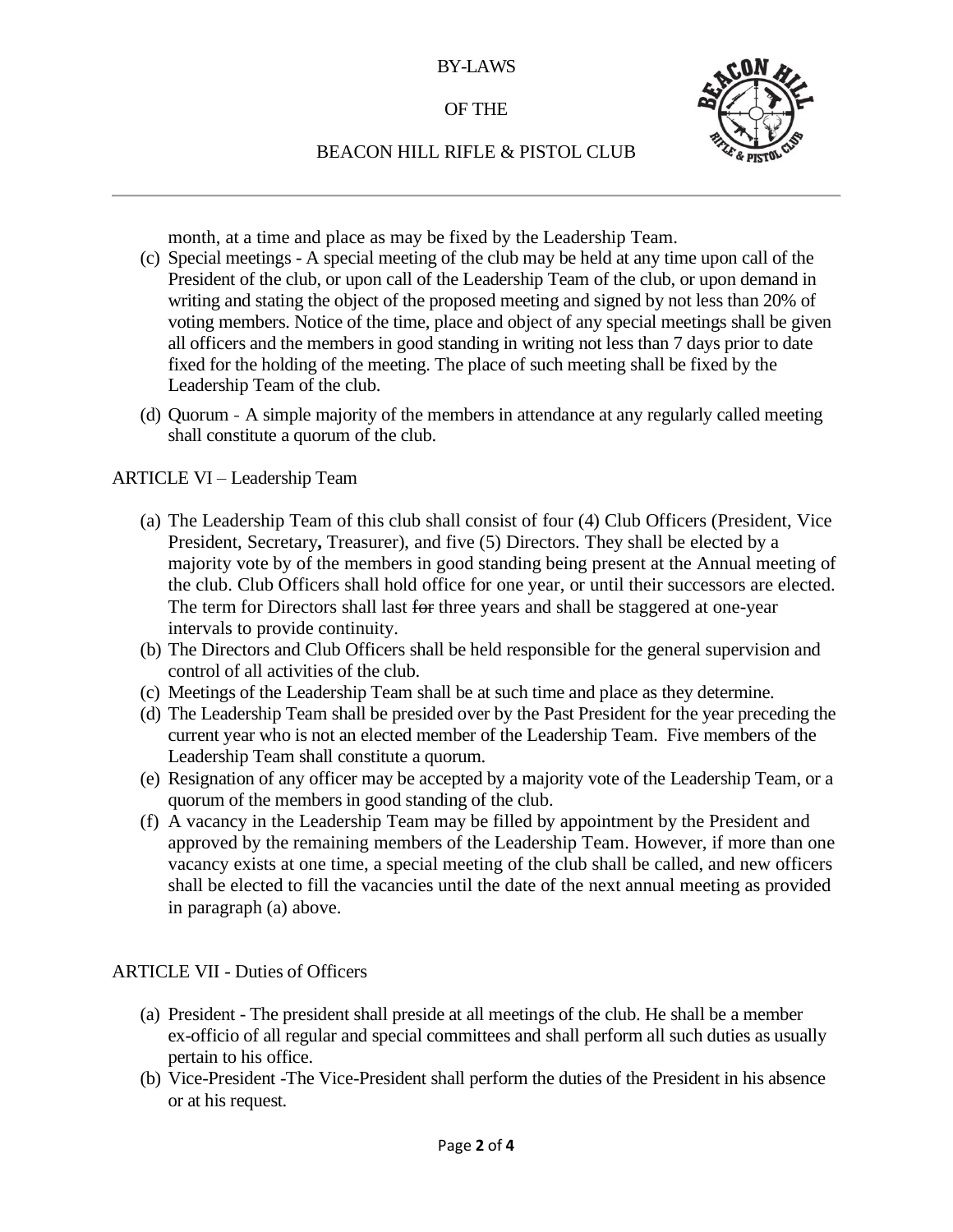#### OF THE



# BEACON HILL RIFLE & PISTOL CLUB

- (c) Secretary The Secretary shall conduct all official correspondence pertaining to the proper preparation and forwarding of all official papers of the club. He shall notify the members of the club of all meetings of the club as required in Article. V. He shall keep a true record of all meetings of the Leadership Team and of the club and have custody of all the books and papers of the club. All applications for membership in the club shall be made to the **Secretary**
- (d) Treasurer The Treasurer shall be responsible for the collection of all fees and dues of the club; and have charge of all the funds of the club, placing the same in such bank or banks, as may be approved by the Leadership Team. Such monies shall be withdrawn only by check and signed by the Treasurer; and for the payment of bills. The Treasurer shall keep an accurate account of all transactions and render a detailed report with vouchers at any meeting of the Leadership Team when requested. He also will make an annual report to the organization at its annual meeting each year.

#### ARTICLE VIII - Suspension of Expulsion

- (a) Any officer may be removed from office by a two-thirds vote of the members in good standing present at any special meeting called for this purpose. No vote on suspension or removal may be taken unless at least 15-day notice in writing shall have been given to the officer of the reasons for his removal from office, and of the time and place. of the special meeting at which such ballot on his removal is to be taken. At such special meeting the officer shall be given a full hearing.
- (b) Any member may be suspended or expelled from the club for any cause deemed sufficient by the Leadership Team by a two-thirds vote (affirmative) of the members of the club present at any regular or special meeting. No vote on suspension or expulsion may be taken unless at least 15 day notice in writing shall have been given to the member of the charges preferred and of the time and place of the meeting of the Leadership Team at which such charges will be considered. At such meeting the member under charges will be accorded a full hearing.
- (c) Charges against any officer or member may be preferred by any member in good standing. They shall be in writing clearly stating the facts relied upon and accompanied by all affidavits or exhibits which are to be used in their support. Such charges shall be filed with the Secretary, who will immediately notify the President. The President will call a meeting of the Leadership Team to hear the charges. The Secretary will give at least a 15 day notice of the meeting to each member of the Leadership Team, and to the accuser and the accused, which notice will be in writing, and will include a true copy of the charges and of the supporting affidavits and exhibits,
- (d) Any member suspended or expelled by the Leadership Team may appeal to the full membership of the club. Such appeal shall be made in writing to the Secretary, who will notify the President. The President will call a special meeting of the club for the purpose